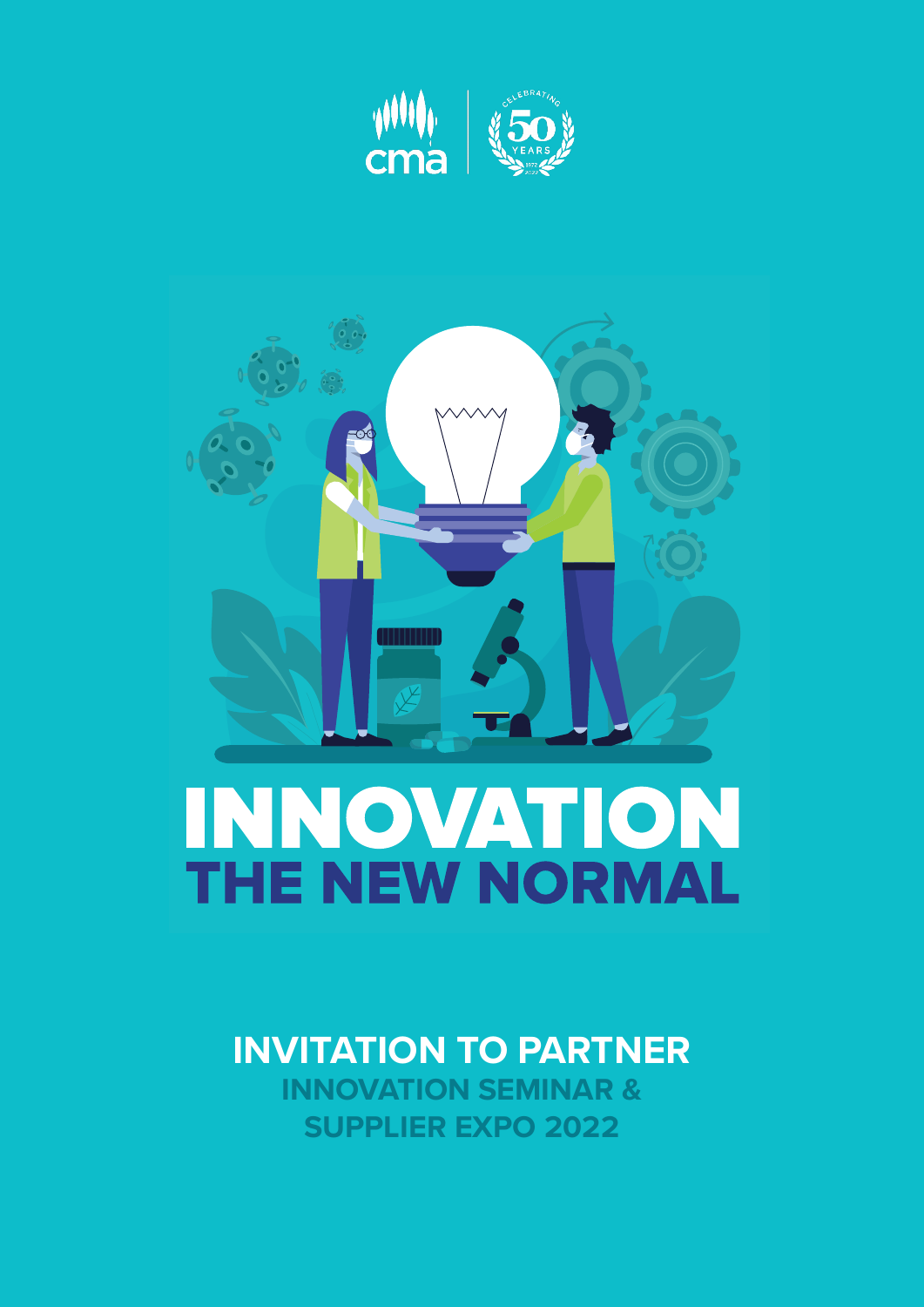# **A Major Conference for the Complementary Medicines Industry**

# 5 May 2022 – Dockside, Cockle Bay Wharf, Sydney

# **Why you should attend?**

Participating in the CMA Innovation Seminar & Supplier Expo will grant you access to key decision makers in the complementary medicines industry; from raw material suppliers to manufacturers and brand owners. Delegates will be informed about the latest developments in the industry and have the opportunity to participate in valuable networking opportunities. This year CMA invites you to celebrate with us as we mark our 50th Anniversary milestone and begin to explore our health and wellness journey over the years.

A special networking evening will follow the conclusion of the Innovation Day.

# **Delegates likely to attend**

Delegates likely to attend will include CEOs, Managing Directors, General Managers, Operations Managers, Quality Assurance & Sustainability Managers, Regulatory Affairs and Technical Managers, Laboratory Managers, Marketing teams, Product and Development teams and Brand Managers from the Complementary Healthcare supply chain.

This includes suppliers, manufacturers, distributors, exporters, importers and sponsors.

# **Event Details**

CMA 2022 Innovation Seminar & Supplier Expo: The New Normal 5 May 2022, Dockside, Cockle Bay Wharf, Cockle Bay, Sydney

The CMA Innovation Seminar & Supplier Expo is a one-day event consisting of key presentations from Australian and International Experts running concurrently with an exhibition space showcasing innovations within the CM industry.

The theme for this year's event is Innovation the New Normal, which will attract a range of engaging speakers to explore what opportunities and challenges may be on the horizon.

This event is expected to attract up to 150 delegates.

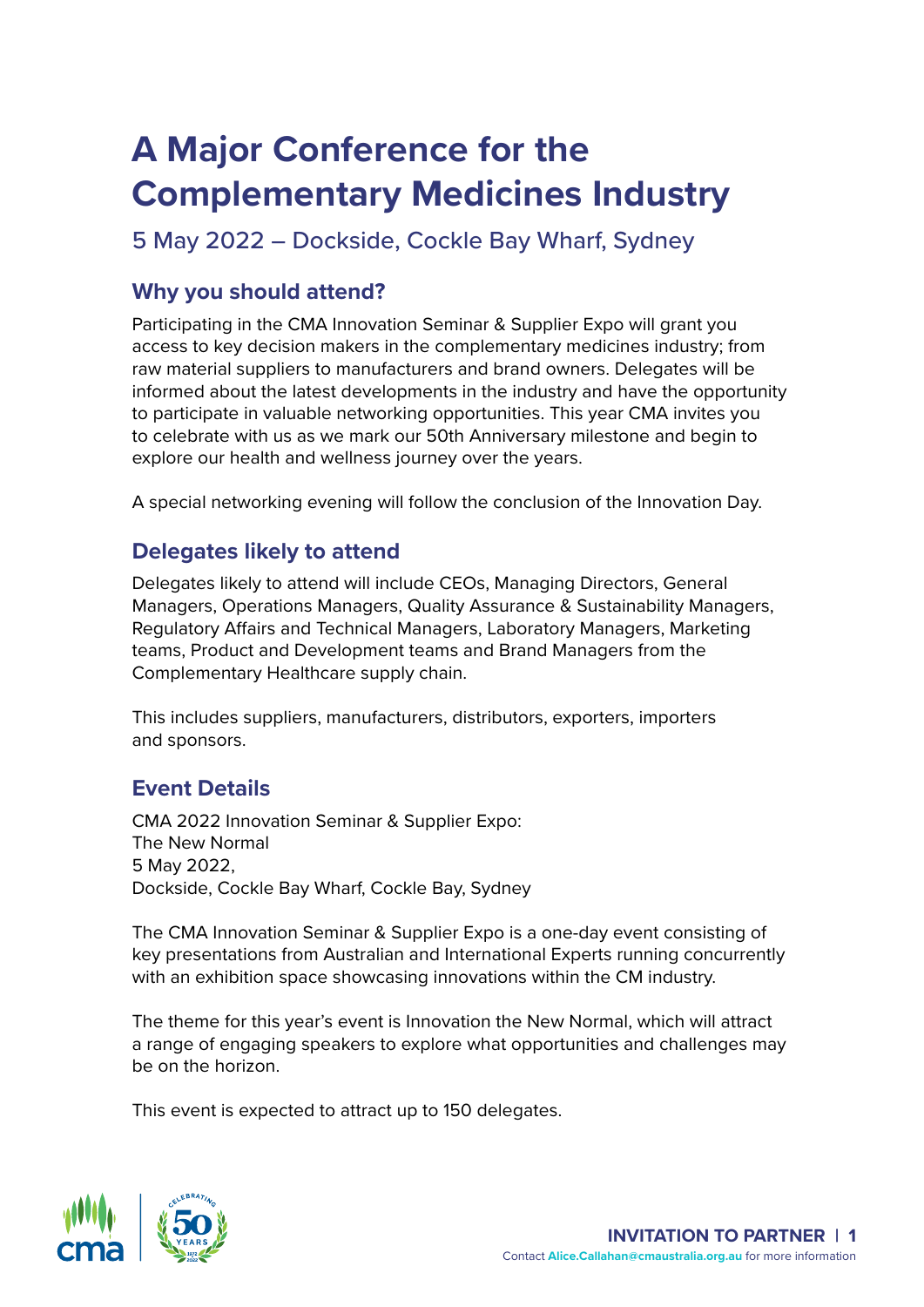# **Sponsorship Opportunities**

# **Gold Sponsor** (Under Offer)

#### **\$15,0000** + GST

- Naming Rights to the 'Innovation the New Normal' Seminar & Supplier Expo 2022
- MC to recognise sponsor at the opening and closing of each session of the seminar.
- Opportunity to address delegates at the opening of the conference (5 minutes)
- 2 x Banners on main stage
- 2 x Conference registrations
- 1 x Exhibitor booth (Inclusions listed below)
- Logo hyperlink from event registration page to your company website
- Logo on all promotional material regarding the event
- Logo on CMA holding slides during conference presentations
- Access to delegate list name and company only due to privacy laws. A final list will be supplied on request within 14 days after the event
- First opportunity for Gold Sponsorship of the 2023 Innovation Seminar & Supplier Expo
- Company logo on delegate name tags

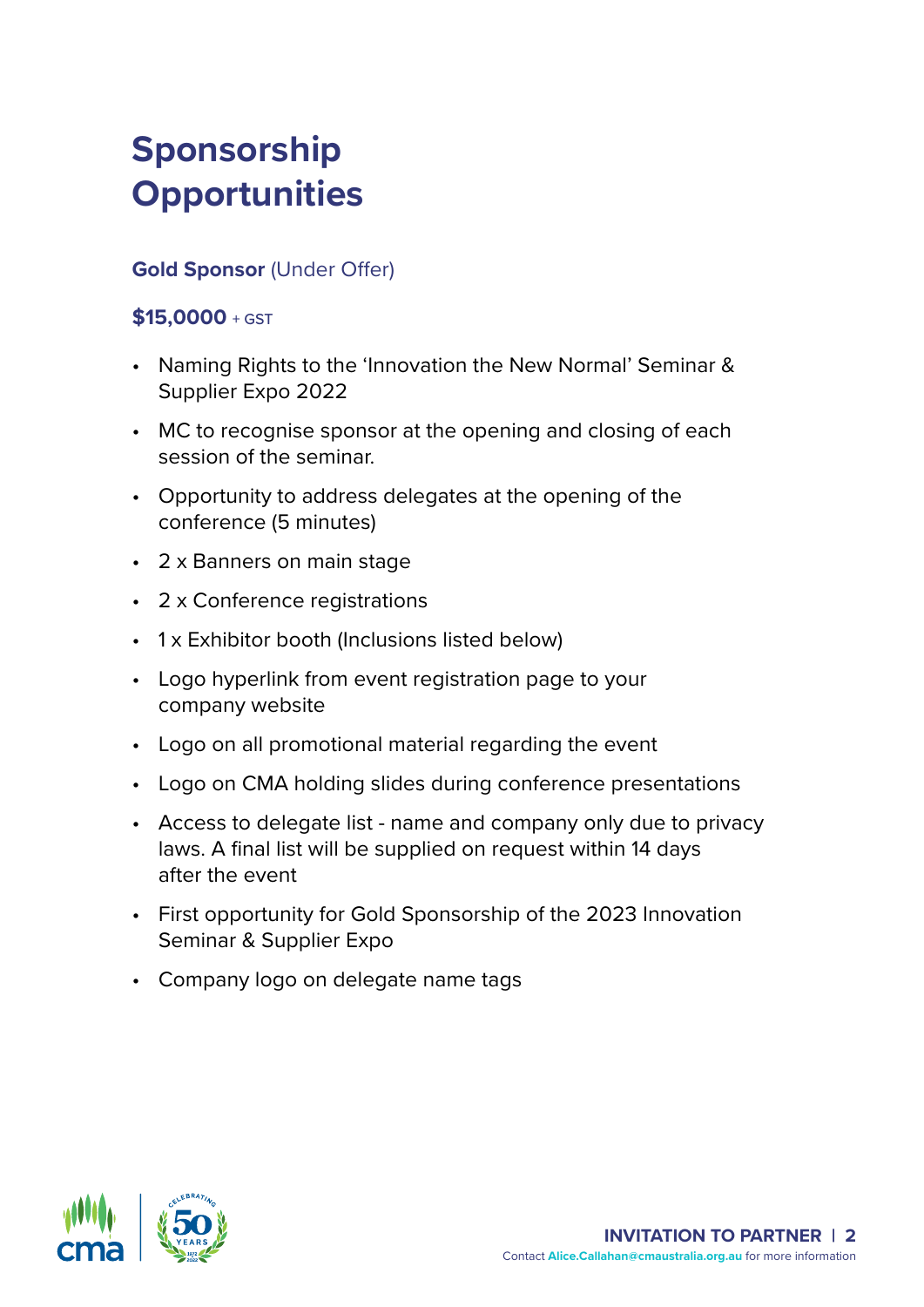# **Silver Sponsor (Under Offer)**

### **\$10,000** + GST

- MC to recognise sponsor at the opening and closing of each session of the conference.
- 2 x Conference registrations
- 1 x Exhibitor booth (Inclusions listed below)
- Naming rights to refreshment breaks, opportunity to display branding in refreshment areas
- Recognition and acknowledgement as break sponsor on audio visual and during sponsored session
- Logo hyperlink from event registration page to your company website
- Logo on all promotional material regarding the event
- Logo on CMA holding slides during conference presentations
- Access to delegate list name and company only due to privacy laws. A final list will be supplied two weeks after the even

#### **Name Badge Sponsor (One Available)**

#### **\$4,000** + GST

- Company logo printed on all delegate name tags
- 1 x Exhibitor Booth (Inclusions listed below)
- Logo hyperlink from event registration page to your company website
- Logo on all promotional material regarding the event

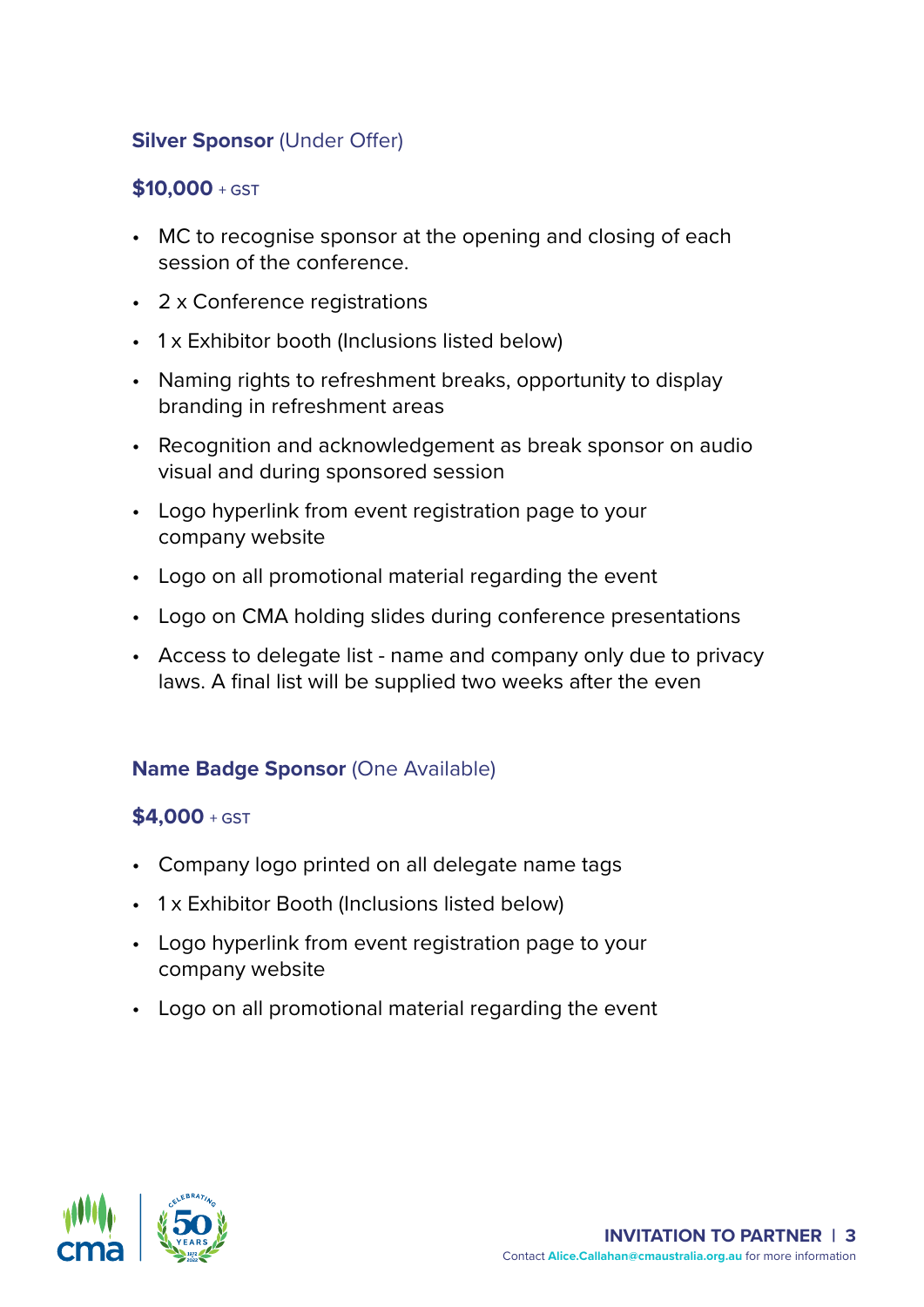# **Networking Drinks Sponsor** (One Available**)**

#### **\$5000** + GST

- 2 x Conference Registrations
- Logo hyperlink from event registration page to your company website
- Logo on all promotional material regarding the event
- Opportunity to display banners/branding during event
- Opportunity to make a short speech at the networking event
- Opportunity to gather attendees contact details (sponsor to conduct this activity)

#### **Keynote Speaker Sponsor** (Two Available)

#### **\$5500** + GST

- 2 x Conference Registrations
- Recognition as keynote speaker sponsor on program
- MC to recognise keynote speaker sponsor at the opening and closing of each keynote session of the seminar

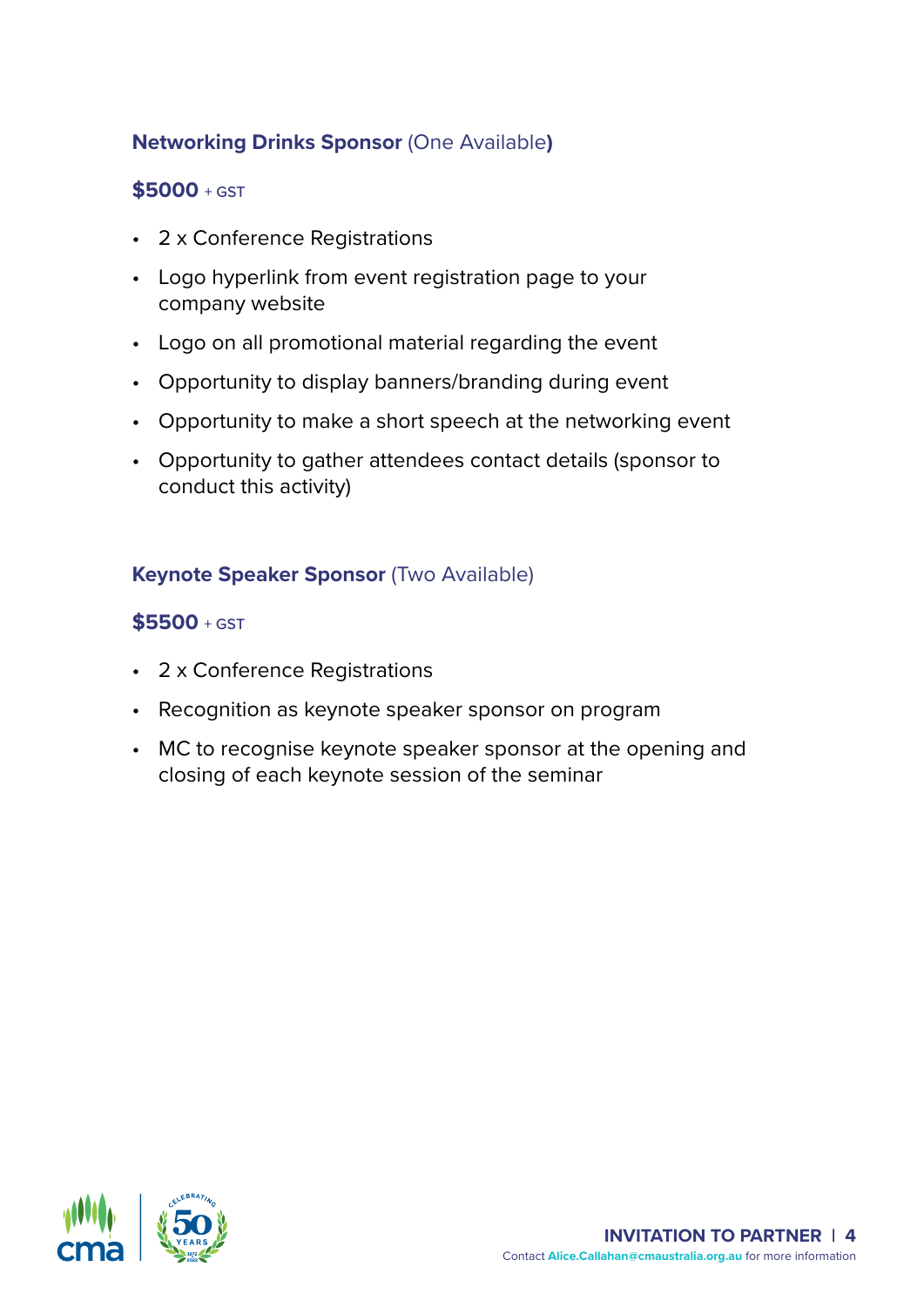# **Exhibitor Package**

## **\$2,500** + GST

- 1 x clothed and skirted trestle table
- Electricity access
- Wireless internet
- 2 x Conference registrations
- Logo hyperlink from event registration page to your company website
- Logo on all promotional material regarding the event
- An "Exhibitor Passport" system encouraging all delegates visit your booth
- Additional registrations for your company at CMA Member Early Bird rates

# **Coffee Cart Sponsor (One Available)**

# **\$4,000** + GST

- Branding rights to barista coffee cart in exhibition area
- Opportunity to supply branded coffee cups
- Logo hyperlink from event registration page to your company website
- Logo on all promotional material regarding the event
- Registrations for your company at CMA Member Early Bird rates